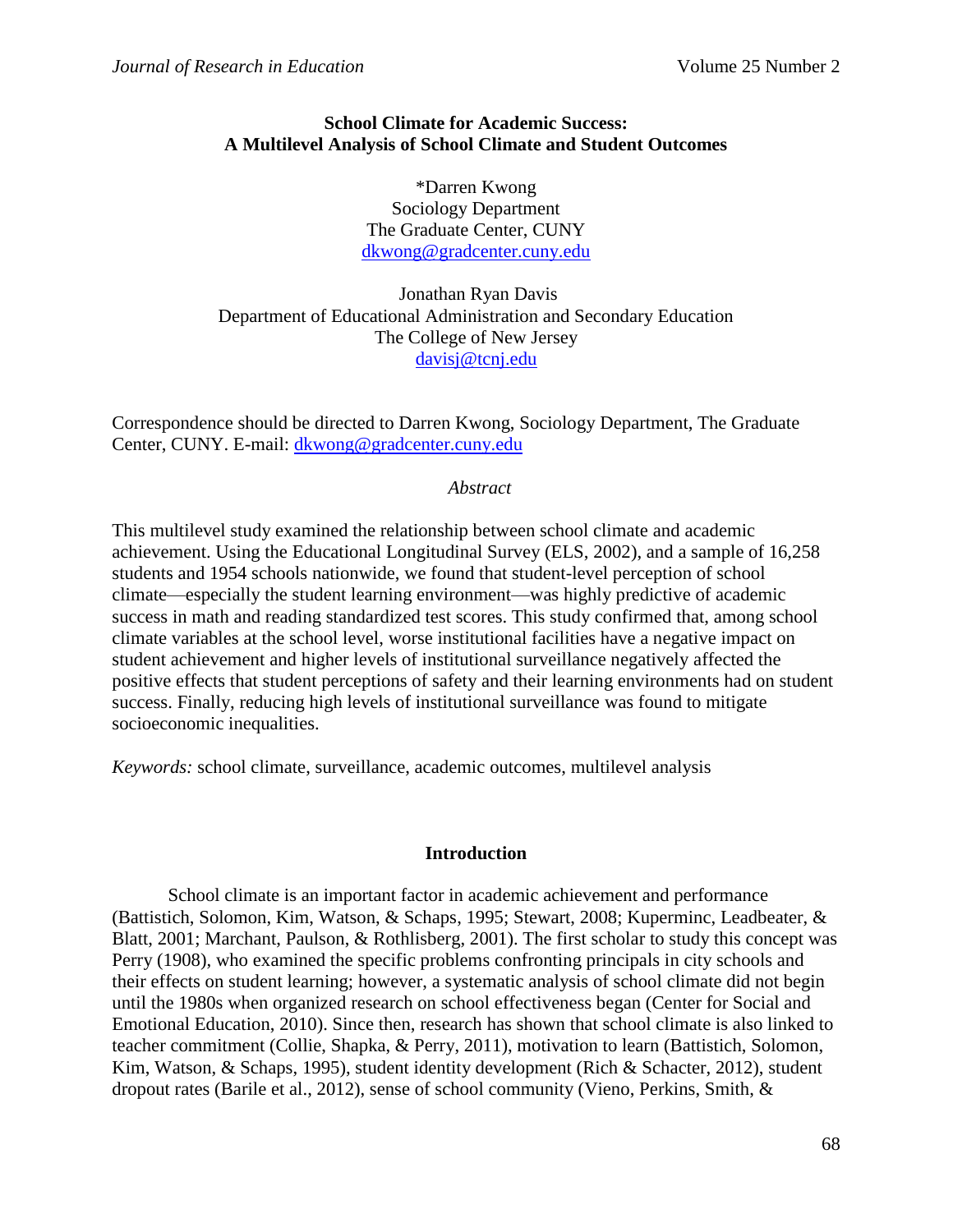Santinello, 2005), school satisfaction (Zullig, Koopman, Patton, & Ubbes, 2010), school violence (Leff, Power, & Costigan, 2003; Peterson & Skiba, 2001), academic achievement (Ghaith, 2003), and higher scores on standardized tests (MacNeil, Prater, & Busch, 2009).

While previous literature has linked school climate to academic success and performance, that literature has fallen short in determining concretely which dimensions of school climate are linked to academic achievement. This article provides greater clarity on how schools can focus on school climate to improve student learning and academic performance. We used a multilevel framework to test our hypotheses that: 1) positive individual-level school climate variables, like student learning environment, positively affect student academic achievement; and 2) negative school-level climate variables, such as poor institutional facilities and high surveillance, mitigate the positive effects of positive individual-level school climate variables.

### **Literature Review**

In recent years, school climate has been a focus of an increasing number of systematic, empirical studies (Benbenisty & Astor, 2005; Cohen, McCabe, Michelli, & Pickeral, 2009). Many of these studies have highlighted the impact of a school's socioeconomic, racial (Lareau, 2003), and gender (Legewie & Diprete, 2012) demographics on academic outcomes, which resulted in increased school disorder and stress, leaving schools with higher levels of violence, teacher mobility, and racial tensions (Kim, Schwartz, Cappella, & Seidman, 2014). Not surprisingly, these schools, which are often under-resourced, were more likely to report negative school climates than their counterparts (Bellmore, Nishina, You, & Ma, 2012; Jain, Cohen, Huang, Hanson, & Austin, 2015). The above studies, however, neglected to focus on the inschool environment variables, controlling for demographics, when evaluating their impact on student academic outcomes, just like the celebrated Coleman Report (1966). Recent findings contesting Coleman suggest in-school climate factors are highly predictive of academic success (Davis & Warner, 2015).

There are multiple factors that have been found to diminish a school's climate, including: increased policing of schools, the use of metal detectors, and punitive disciplinary practices. While these methods are aimed at making schools safer, the use of surveillance technologies and full-time law enforcement has not served as an effective deterrent for problematic behaviors (Devine, 1996; Kupchik, 2010; Schreck, Miller, & Gibson 2003). Increased surveillance measures in schools are linked to decreased relational trust within the school community (Bryk, Sebring, Allensworth, Luppescu, & Easton, 2010), decreased clarity and fairness of rules (Gottfredson, Gottfredson, Payne, & Gottfredson, 2005), and decreased student perceptions of safety, respect, and socio-emotional learning (McCoy, Roy, & Sirkman, 2013). Additionally, Black students and those with particular educational disabilities, even in schools where delinquency and disorder were reported as low (Welch & Payne 2010), were disproportionately likely to be removed from the classroom for disciplinary reasons (Fabelo et al., 2011) or suspended (Hoffman, 2014). Similarly, punitive measures were found to push out students from the school community and lead to higher dropout rates (Gonzalez, 2012). An American Psychological Association Task Force (2008) concluded that these punitive measures contributed to worse school climate ratings.

In their review of the school climate research, Thapa, Cohen, Guffey, and Higgins-D'Alessandro (2013) found a continued lack of well-defined and research-based models for school climate, because fewer studies examined the effects of school climate within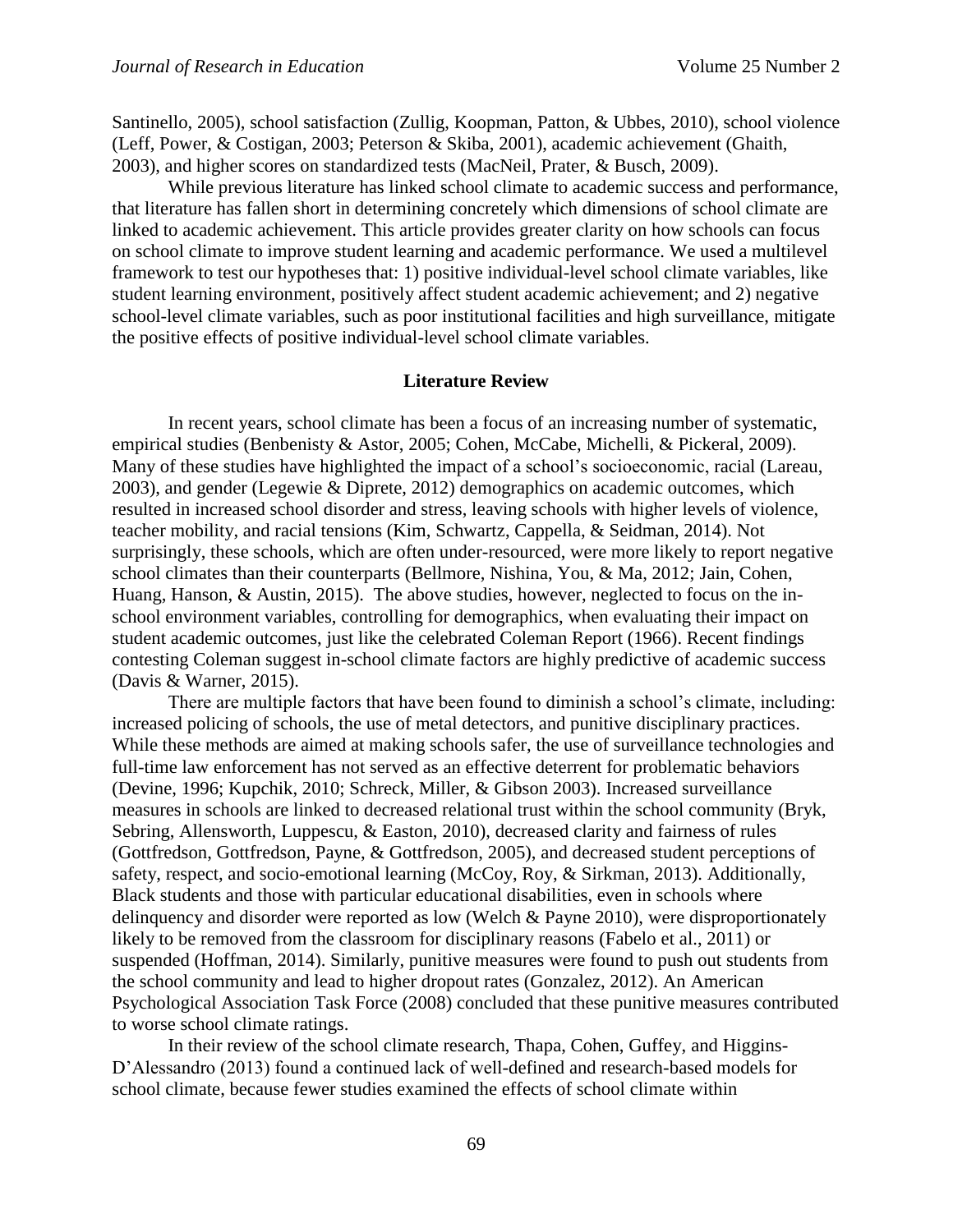multilevel/hierarchical frameworks. Doing so can yield informative policy-based guidance for schools. Skiba and Williams (2014) found a significant association between school-level climate variables, especially principals' perspectives on discipline and racial disparities in out-of-school suspension and expulsion; however, their study's focus was on infraction rates, so student academic performance was beyond their scope.

Using the Educational Longitudinal Study of 2002 (ELS, 2002), Fan, Williams, and Corkin (2011) also constructed a multilevel analysis to examine the effects of social and academic risk factors on school climate. In their study, they found that individual-level behavioral and demographic predictors and school-level variables, such as school type (Catholic or Private), had a significant effect on school climate (Fan, Williams, & Corkin, 2011). These findings demonstrated the dynamic nature of school climate and how cross-level effects and interactions can significantly affect students' perceived climate. Ripski and Gregory (2009) also used the ELS (2002) to link individual perceptions of victimization and school-wide hostility to academic achievement and performance. While both are important studies of school climate, they failed to link more holistic measurements of school climate to academic success. Fan, Williams, and Corkin (2011) looked at effects of student perceptions but did not examine those perceptions' effects in relation to the students' academic success. Ripski and Gregory (2009), despite examining academic success, defined school climate too narrowly.

This paper aims to build on the current school climate literature by specifically examining the relationship between school climate variables – including increased surveillance and student learning environment – on student academic achievement. Breaking down school climate by its multiple dimensions allows the researcher to identify the interactions between these components. A much more holistic examination of school climate can develop a stronger model for school climate and inform educational stakeholders how to improve student achievement by targeting school climate policies.

## **Data and Research Methods**

This article used the Educational Longitudinal Study of  $2002$  (ELS: $2002$ )<sup>1</sup>. The study surveyed a nationally representative cohort of students beginning in their sophomore year of high school. There were two additional waves taken in 2004 and 2006 – when students were seniors in high school and two years after their senior years, respectively. Since the goal of this article is to evaluate the effects of school climate—at both the individual and school level—on students' academic success in high school, survey data collected during the 2002 wave is this article's focus of analysis, since this is the only year where both reading and math test scores were included in the data. This data set was specifically chosen for its nationwide scope and the diversity of variables examining multiple facets of school culture.

#### **Table 1. Descriptive Statistics for Dependent Variables**

 $\overline{a}$ 

| Dependent Variable           | N      | Range           | Median | Mean $\pm$ SD    |
|------------------------------|--------|-----------------|--------|------------------|
| Standardized Math Score 2002 | 16.258 | $19.38 - 86.68$ | 50.79  | $50.66 \pm 9.92$ |

<sup>&</sup>lt;sup>1</sup> We selected the ELS:2002 data set, because it is the most current data set that includes individual and school-level climate variables that we could use for our multilevel analysis.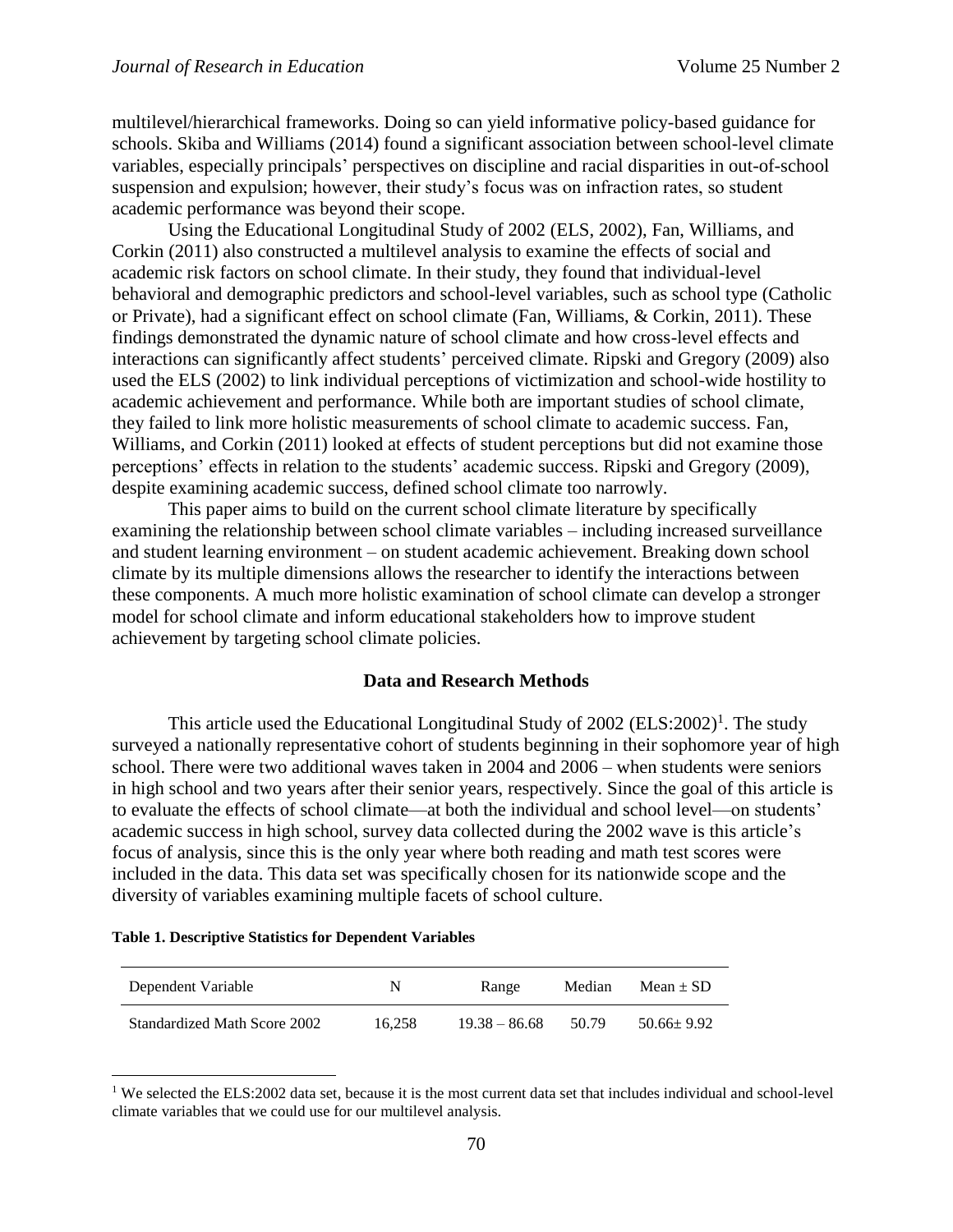| <b>Standardized Reading Score</b> | 16,258 | $22.57 - 78.76$ 50.79 | $50.48 \pm 9.87$ |
|-----------------------------------|--------|-----------------------|------------------|
| 2002                              |        |                       |                  |

The sample size for this study was 16,258 participants whose standardized math scores ranged from 19.38 to 86.68 and whose standardized reading scores ranged from 22.57 to 78.76 (see Table 1). The sample consisted of 7,767 men and 8,491 women. White students represented approximately 56.60 percent of the sample, Blacks 13.38 percent, Hispanics 19.57 percent, Asians 9.59 percent, and American Indians .86 percent (see Table 3). These percentages were consistent with those of the national population as reported in the 2000 Census.<sup>2</sup>

#### *Procedure*

The ELS:2002 surveyed students, administrators, teachers, and parents. The student questionnaire provided information on students' perceptions of the school climate within their schools, while the administrator questionnaire supplied additional aggregate information about the school in which the respective student attends. As a result, the ELS:2002 lent itself to a hierarchical linear model (HLM). This article tracks students' academic success by parsing out the different levels that contribute to students' test scores. Using HLM to evaluate the individual and school-level variables allows for greater precision in measuring error and deviance terms, enabling more effective measurements of independent variables' predictability of academic success (Luke, 2004; Raudenbush & Bryk, 2002). This study also utilized multiple imputations using multivariate normal regression from STATA to manage missing data. Unlike mean imputation methods, such as imputing using a simple regression, multiple imputation addressed the problem of overstating confidence intervals by adding randomness (Little & Rubin, 2002; Allison, 2002).

### *Variables*

 $\overline{a}$ 

The article examined the relationship between school climate and student academic success; therefore, our dependent variables in this analysis were standardized math and reading scores taken during the students' sophomore year. To measure each component of school climate, four composites were created (two at the individual-level and two at the school-level) based on National School Climate Center's model for school climate. Individual-level composites were based on students' perceptions, while school-level composites were based on the aggregate data gathered from the administrative questionnaire (see tables 3 and 4).

The individual-level measurements of school climate we used for the study were: school safety and learning environment. The school safety composite consisted of seven items, including students' perceptions of their safety in school, enforcement (or the lack) of rules, and the fairness of school rules. The student learning environment composite consisted of nine items, including perceptions of school spirit, teachers' expectations for success in school, whether teaching is good, and how challenging/interesting classes are. There was high internal reliability within each composite with Cronbach's alphas of .68 and .79, respectively. Both of the final composite variables were measured on a 4-point Likert-type scale (1= disagree a lot; 2= disagree somewhat; 3=agree somewhat; 4=agree a lot).

Our school-level measurements of school climate were institutional school safety enforcement and institutional learning environment. The institutional school safety enforcement

<sup>2</sup> http://www2.census.gov/census\_2000/datasets/demographic\_profile/0\_United\_States/2kh00.pdf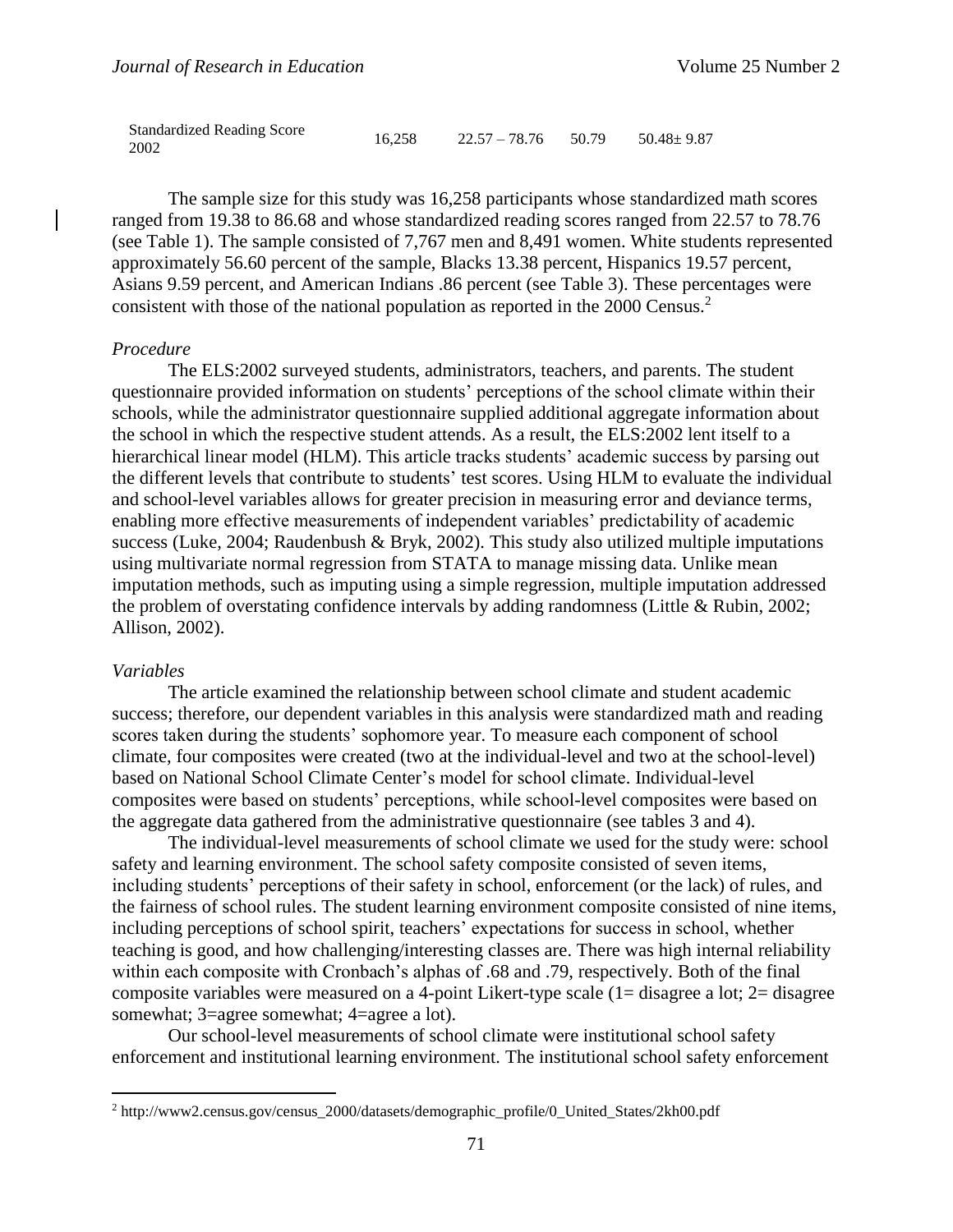variable consisted of eight items measuring the strictness of rules in institutions, including the enforcement of random metal detector checks, requirement of wearing badges/picture ID, use of paid security, and use of security cameras. This composite was measured on a 2-point scale (0=no; 1=yes). Institutional learning environment consisted of eleven items and measured whether the conditions of school facilities hindered learning. This composite variable was measured on a 4-point Likert-type scale; higher scores meant facilities hindered academic achievement more often. Again, there was high internal consistency within each composite with Cronbach's alphas of .70 and .90, respectively.

In addition to the individual and school-level variables, we added other individual and school-level variables to control for additional influences on academic success. At the individual-level, students' gender, race, family composition (two biological parents, at least two parents/guardians, and less than two parents), and educational track (general, college, or vocational tracks) were controlled. Most of the students were on the college track (54.76%) and had two biological parents (59.16%) (See Table 3).

|                                       | N      | Median | Mean $\pm$ SD     |
|---------------------------------------|--------|--------|-------------------|
|                                       |        |        |                   |
| <b>Student-Level Variable</b>         |        |        |                   |
| Parental SES                          | 16,258 | 0.50   | $0.55 \pm 0.35$   |
| <b>School Climate Composites</b>      |        |        |                   |
| <b>Student Safety</b>                 | 16,258 | 2.21   | $2.22 \pm 0.42$   |
| <b>Student Learning Environment</b>   | 16,258 | 2.33   | $2.36 \pm 0.44$   |
| <b>School-Level Variables</b>         |        |        |                   |
| % Special Education Students          | 16,258 | 10     | $9.25 \pm 8.85$   |
| % English Language Learners           | 16,258 |        | $3.90 \pm 7.57$   |
| % Remedial Math-Reading               | 16,258 | 3      | $5.20 \pm 7.01$   |
| % Full-Time Teachers Certified        | 16,258 | 100    | $91.72 \pm 19.08$ |
| <b>School Climate Composites</b>      |        |        |                   |
| <b>Institutional Safety</b>           | 16,258 | 0.50   | $0.45 \pm 0.23$   |
| Institutional Learning<br>Environment | 16,258 | 1.65   | $1.71 \pm 0.53$   |

### **Table 2. Descriptive Statistics for Continuous Variables**

#### **Table 3. Descriptive Statistics for Categorical Variables**

|                                         | N      | $\frac{0}{0}$ |
|-----------------------------------------|--------|---------------|
| <b>Student-Level Variables</b>          |        |               |
| Race                                    |        |               |
| American Indian                         | 16,258 | 0.86          |
| Asian                                   | 16.258 | 9.59          |
| <b>Black</b>                            | 16,258 | 13.38         |
| Hispanic                                | 16,258 | 19.57         |
| White                                   | 16,258 | 56.60         |
| Gender                                  |        |               |
| Male                                    | 16,258 | 49.78         |
| Female                                  | 16.258 | 50.22         |
| <b>Family Composition</b>               |        |               |
| Two biological<br>parents/guardians     | 16,258 | 59.16         |
| Two non-biological<br>parents/guardians | 16.258 | 17.27         |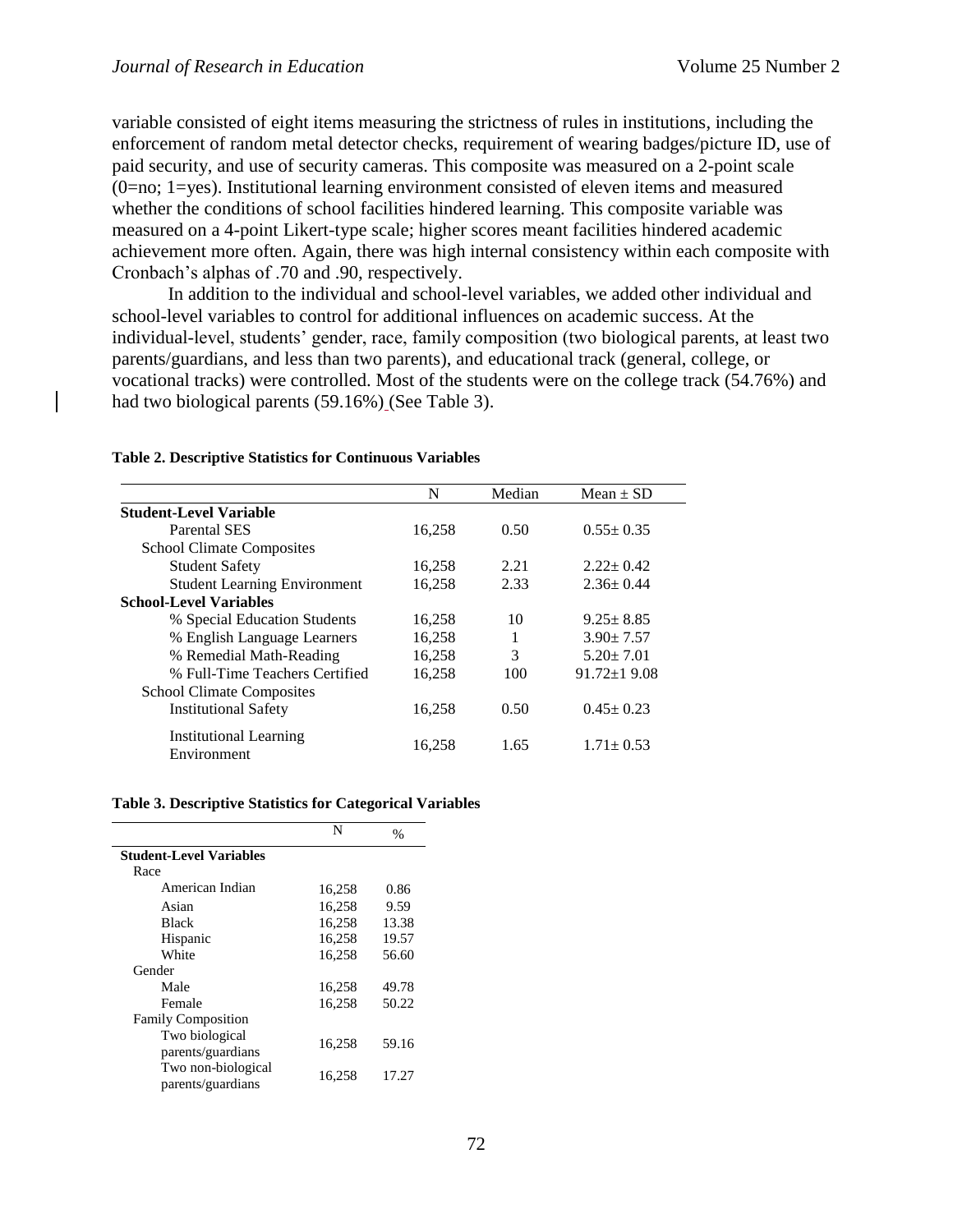| Less than two<br>parents/guardians | 16.258 | 23.57 |                               | N      | $\%$  |
|------------------------------------|--------|-------|-------------------------------|--------|-------|
| <b>Educational Track</b>           |        |       | <b>School-Level Variables</b> |        |       |
| General Track Student              | 16,258 | 35.23 | School Type                   |        |       |
| College Track Student              | 16,258 | 54.76 | Public                        | 16.258 | 78.72 |
| <b>Vocational Track</b>            | 16.258 | 10.01 | Catholic                      | 16,258 | 12.23 |
| Student                            |        |       | Private                       | 16,258 | 9.05  |
|                                    |        |       | Urbanicity                    | 16,258 | 33.91 |
|                                    |        |       | Urban                         | 16,258 | 33.91 |
|                                    |        |       | Suburban                      | 16,258 | 47.93 |
|                                    |        |       | Rural                         | 16.258 | 18.16 |

School-level controls included percentage of special education and English-language learners in school, percent of students in remedial reading or remedial math, percentage of fulltime teachers certified (see Table 2), school type (public, catholic, or private), and school urbanicity (urban, suburban, or rural). A majority of the schools (78.72%) in the sample were public. A plurality of the schools were suburban (47.93%), while there were almost twice as many urban schools (33.91%) than rural ones (18.16%). For improved interpretability, all continuous variables were centered by grand means (see Table 3).

#### *Plan of Analysis*

A hierarchical linear model was used to address the multilevel components of the study. Two nested HLM regressions were run, one for each of our dependent variables. Each regression consisted of five models. The first model was the null model, which only included the randomized intercept. From this null model, we measured the amount of variance in the dependent variable that was associated with school-level variables. To the null model, parental socioeconomic status (SES) was added as both fixed and randomized effects. This allowed us to observe the effects of varying SES scores across schools. The other individual-level fixed effects were added to Model 3 (Equation 1) and the school-level fixed effects were added to Model 4 (Equation 2). Finally, cross-level interaction variables between three individual-level variables (Parental SES, student learning environment, and student safety) and institutional surveillance was added to Model 5 (Equation 3). The cross-level variable was important to determine the interactions between individual-level and school-level variables.

#### **Findings**

#### *Math Achievement*

In predicting standardized math test scores in 2002 (see Table 4), based on the null model, the intra-class coefficient (ICC) was .1855, which meant at least 18 percent of the variance in the math scores was associated with school-level variables. This justified the inclusion of school-level variables in the study. The log likelihoods increased significantly from Model 1 to Model 5, indicating that each subsequent model improved the fit with the data. Parental SES, race, gender, family composition, and student academic tracks all proved to be statistically significant predictors of standardized math test scores during the students' sophomore year of high school. Further**,** students with higher parental SES backgrounds had higher math test scores (Hursh, 2007). A statistically significant variance on the randomizedslope for parental SES also demonstrated that different levels of parental SES of a school impacted a student's standardized math score. Because the randomized slope was positive, we inferred that higher parental SES positively impacted a students' standardized math score, but that impact lessened in schools with lower parental SES averages across the student population.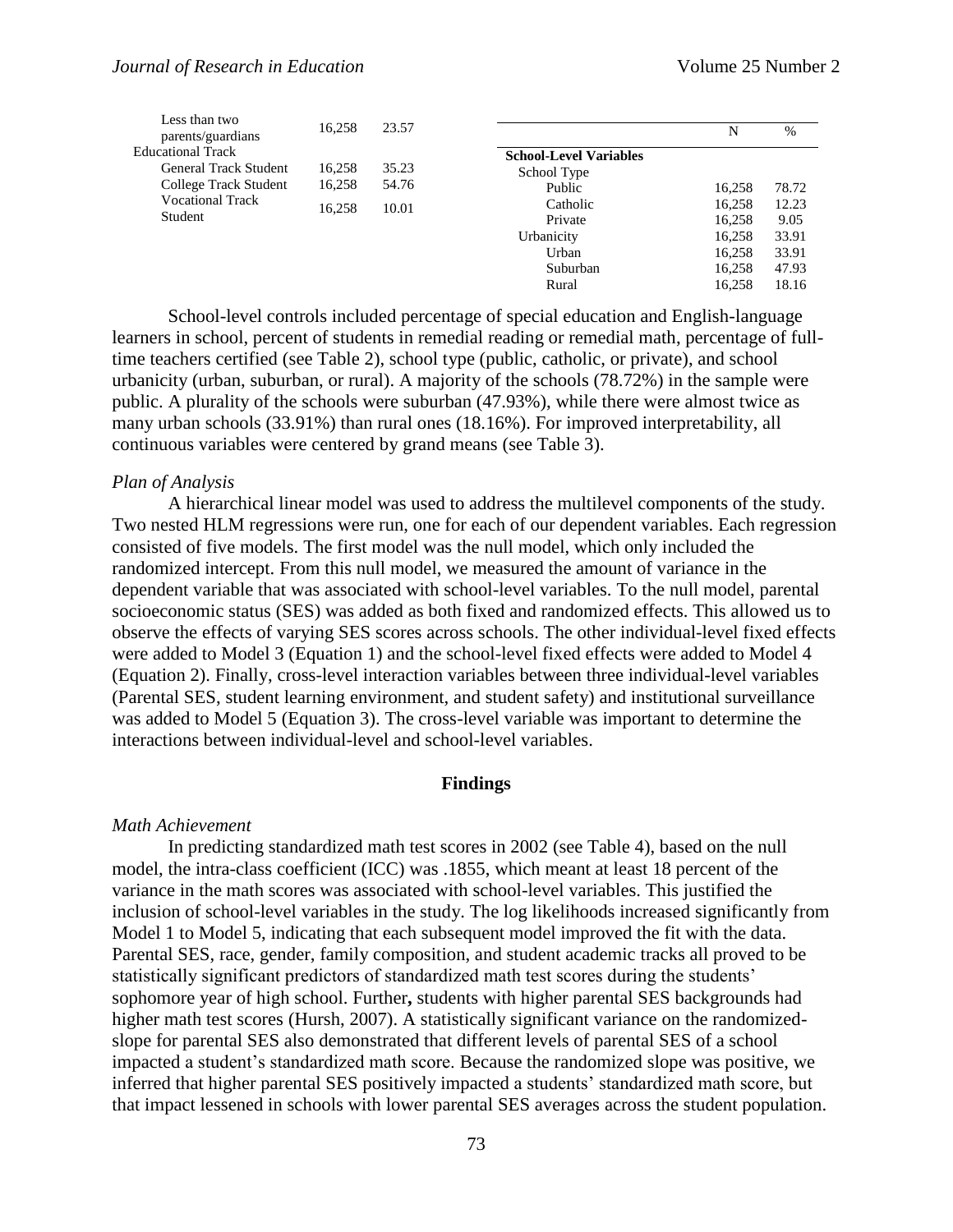Of the individual-level school climate measurements, student safety and student learning environment were statistically significant. For each point increase in positive perception of learning environment, the model found an increase in math score by 2.061 points. Likewise, the model showed that each point of increase in student perception of school safety correlated with an increase in math score by 1.806 points.

Regarding the school-level student climate variables, the models predicted students to perform worse in schools with stricter safety enforcement and worse facilities. The cross-level interaction between SES and institutional surveillance was statistically significant. We found schools with more school surveillance modified the effect of parental SES on standardized math scores by 3.122 points. Additionally, both cross-level interaction effects between the studentlevel school climate variables and institutional surveillance were statistically significant. The model showed that greater institutional surveillance dramatically decreased the effect of students' perception of safety (-1.755 points) and learning environment (-2.087 points) on the standardized math scores.

|                             | Model 1 | Model 2  | Model 3     | Model 4     | Model 5      |
|-----------------------------|---------|----------|-------------|-------------|--------------|
| <b>Fixed effects</b>        |         |          |             |             |              |
| Parental SES <sup>^</sup>   |         | 9.406*** | 7.118***    | $6.956***$  | 5.601***     |
|                             |         | (.222)   | (.210)      | (.214)      | (.430)       |
| Race (Ref. White)           |         |          |             |             |              |
| American Indian or          |         |          | $-4.569***$ | $-4.402***$ | $-4.383***$  |
| Alaska Native               |         |          | (.749)      | (.744)      | (.744)       |
| Asian                       |         |          | .234        | $.687**$    | $.684**$     |
|                             |         |          | (.247)      | (.252)      | (.251)       |
| <b>Black</b>                |         |          | $-6.300***$ | $-5.896***$ | $-5.873$ *** |
|                             |         |          | (.223)      | (.227)      | (.227)       |
| Hispanic                    |         |          | $-4.226***$ | $-3.814***$ | $-3.817***$  |
|                             |         |          | (.186)      | (.191)      | (.190)       |
| Male (Ref. Female)          |         |          | $1.327***$  | $1.335***$  | $1.330***$   |
|                             |         |          | (.128)      | (.128)      | (.128)       |
| Family composition          |         |          |             |             |              |
| (Ref. 2 Biological Parents) |         |          |             |             |              |
| At least two                |         |          | $-1.034***$ | $-1.014***$ | $-996***$    |
| parents/guardians           |         |          | (.176)      | (.176)      | (.176)       |
| Less than two parents       |         |          | $-0.666***$ | $-623***$   | $-.602***$   |
|                             |         |          | (.163)      | (.163)      | (.162)       |
| Student school program      |         |          |             |             |              |
| (Ref. College Track)        |         |          |             |             |              |
| General track               |         |          | $-3.526***$ | $-3.447***$ | $-3.456***$  |
|                             |         |          | (.149)      | (.150)      | (.150)       |
| Vocational, technical,      |         |          | $-4.383***$ | $-4.225***$ | $-4.219***$  |
| or business track           |         |          | (.235)      | (.235)      | (.235)       |
| <b>Student Safety</b>       |         |          | .789***     | $.871***$   | $1.806$ ***  |
|                             |         |          | (.182)      | (.182)      | (.392)       |
| <b>Student Learning</b>     |         |          | $1.233***$  | 1.274 ***   | $2.061***$   |
| Environment                 |         |          | (.175)      | (.175)      | (.377)       |
| Percent in Special          |         |          |             | $-.054***$  | $-.054**$    |
| Education <sup>^</sup>      |         |          |             | (.013)      | (.013)       |
| Percent English-language    |         |          |             | $-.065***$  | $-.066***$   |
| learners <sup>^</sup>       |         |          |             | (.014)      | (.014)       |
| Type of school (Ref. Public |         |          |             |             |              |
| schools)                    |         |          |             |             |              |
| Catholic                    |         |          |             | .489        | .535         |
|                             |         |          |             | (.383)      | (.382)       |

**Table 4: Models based on HLM Regression of School Level Effects Predicting Students' Standardized Math Test Scores in 2002 (Standard Errors in Parentheses)**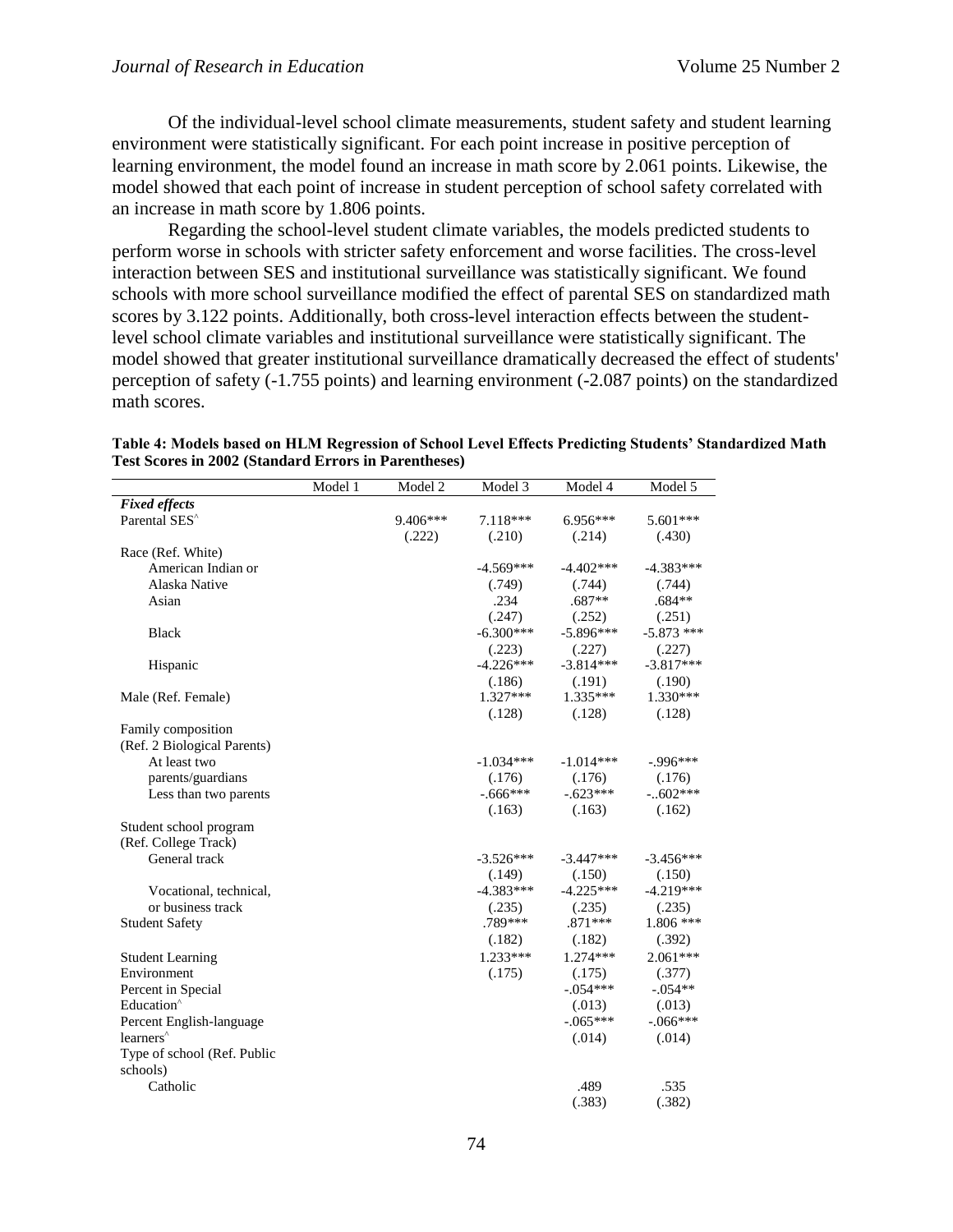| Private                              |              |              |              | .714         | $.805+$      |
|--------------------------------------|--------------|--------------|--------------|--------------|--------------|
|                                      |              |              |              | (.458)       | (.456)       |
| Urbanicity (Ref. Suburban)           |              |              |              |              |              |
| Urban                                |              |              |              | $-.687**$    | $-.684**$    |
|                                      |              |              |              | (.241)       | (.240)       |
| Rural                                |              |              |              | $-.592*$     | $-.616*$     |
|                                      |              |              |              | (.289)       | (.289)       |
| Percent of school in                 |              |              |              | $-.056***$   | $-.056***$   |
| remedial math-reading <sup>^</sup>   |              |              |              | (.015)       | (.015)       |
| Percent of full-time teachers        |              |              |              | $.019**$     | $.019**$     |
| certified <sup>^</sup>               |              |              |              | (.006)       | (.006)       |
| <b>Institutional Surveillance</b>    |              |              |              | $-1.292*$    | $6.248+$     |
|                                      |              |              |              | (.501)       | (.691)       |
| <b>Institutional Facilities</b>      |              |              |              | $4.795***$   | 4.718***     |
|                                      |              |              |              | (1.319)      | (1.315)      |
| Parental SES X Institutional         |              |              |              |              | $3.122***$   |
| Surveillance                         |              |              |              |              | (.864)       |
| Student learning                     |              |              |              |              | $-1.755*$    |
| environment X Institutional          |              |              |              |              | (.748)       |
| Surveillance                         |              |              |              |              |              |
| Student safety X                     |              |              |              |              | $-2.087**$   |
| <b>Institutional Surveillance</b>    |              |              |              |              | (.771)       |
| Intercept                            | $50.497$ *** | $50.679***$  | 48.673***    | 44.669***    | 40.596***    |
|                                      | (.141)       | (.119)       | (.783)       | (1.452)      | (2.052)      |
| Random effects (variance components) |              |              |              |              |              |
| Between schools:                     |              |              |              |              |              |
| Intercept                            | $16.638***$  | $10.376***$  | $6.584***$   | $4.885***$   | 4.851***     |
|                                      | (.854)       | (.613)       | (.407)       | (.368)       | (.366)       |
| <b>Parental SES</b>                  |              | $8.148***$   | $3.994**$    | $4.091**$    | $3.271*$     |
|                                      |              | (1.804)      | (1.436)      | (1.473)      | (1.437)      |
| Within schools                       | 73.024***    | $65.735***$  | 59.816***    | 59.556***    | 59.571***    |
|                                      | (.803)       | (.736)       | (.669)       | (.666)       | (.666)       |
| Log Likelihood                       | $-62993.889$ | $-62006.894$ | $-60989.780$ | $-60914.195$ | $-60903.977$ |

 $p<.10$ , \*p<.05, \*\*p<.01, \*\*\*p<.001; ^= centered variable

| Table 5: Models based on HLM Regression of School Level Effects Predicting Students' Standardized Reading Test |  |  |
|----------------------------------------------------------------------------------------------------------------|--|--|
| <b>Scores in 2002 (Standard Errors in Parentheses)</b>                                                         |  |  |

|                             | Model 1 | Model 2    | Model 3     | Model 4                             | Model 5     |
|-----------------------------|---------|------------|-------------|-------------------------------------|-------------|
| <b>Fixed effects</b>        |         |            |             |                                     |             |
| Parental SES <sup>^</sup>   |         | $8.708***$ | $6.852***$  | $6.661***$                          | 5.711***    |
|                             |         | (.220)     | (.213)      | (.219)                              | (.444)      |
| Race (Ref. White)           |         |            |             |                                     |             |
| American Indian or          |         |            | $-5.269***$ | $-5.070***$                         | $-5.044***$ |
| Alaska Native               |         |            |             | $(.760)$ $(.754)$                   | (.754)      |
| Asian                       |         |            |             | $-2.836***$ $-2.284***$ $-2.285***$ |             |
|                             |         |            | (.250)      | (.255)                              | (.255)      |
| <b>Black</b>                |         |            |             | $-5.325***$ $-4.940***$             | $-4.918***$ |
|                             |         |            | (.226)      | (.230)                              | (.230)      |
| Hispanic                    |         |            |             | $-3.926***$ $-3.476***$ $-3.475***$ |             |
|                             |         |            |             | $(.189)$ $(.193)$ $(.193)$          |             |
| Male (Ref. Female)          |         |            |             | $-1.147***$ $-1.140***$             | $-1.143***$ |
|                             |         |            | (.130)      | (.129)                              | (.129)      |
| Family composition          |         |            |             |                                     |             |
| (Ref. 2 Biological Parents) |         |            |             |                                     |             |
| At least two                |         |            | $-975***$   | -.943***                            | $-0.933***$ |
| parents/guardians           |         |            | (.178)      | (.177)                              | (.177)      |
| Less than two parents       |         |            | $-.565**$   | $-.521**$                           | $-.505**$   |
|                             |         |            | (.165)      | (.164)                              | (.164)      |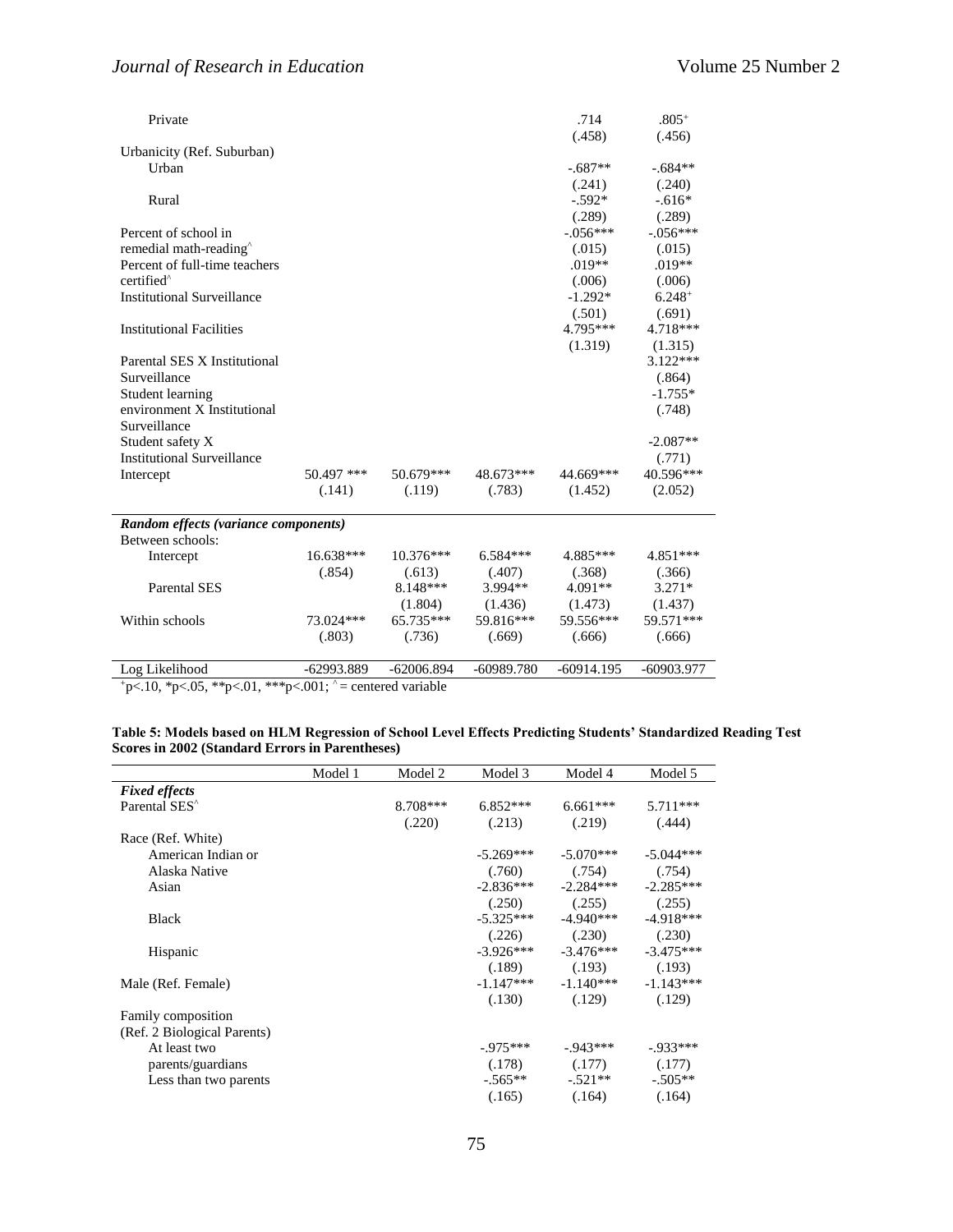| Student school program                          |            |              |                       |                       |                       |
|-------------------------------------------------|------------|--------------|-----------------------|-----------------------|-----------------------|
| (Ref. College Track)                            |            |              |                       |                       |                       |
| General track                                   |            |              | $-3.275***$           | $-3.157***$           | $-3.161***$           |
| Vocational, technical,                          |            |              | (.151)<br>$-4.600***$ | (.151)<br>$-4.406***$ | (.151)<br>$-4.402***$ |
| or business track                               |            |              | (.238)                | (.238)                | (.238)                |
| <b>Student Safety</b>                           |            |              | .301                  | $.400*$               | $.850*$               |
|                                                 |            |              | (.184)                | (.184)                | (.396)                |
| <b>Student Learning</b>                         |            |              | $1.050***$            | 1.086***              | 1.898***              |
| Environment<br>Percent in Special               |            |              | (.177)                | (.177)<br>$-.037**$   | (.381)<br>$-.037**$   |
| Education <sup>^</sup>                          |            |              |                       | (.013)                | (.013)                |
| Percent English-language                        |            |              |                       | $-.094***$            | $-.094***$            |
| learners <sup>^</sup>                           |            |              |                       | (.014)                | (.014)                |
| Type of school (Ref. Public                     |            |              |                       |                       |                       |
| schools)                                        |            |              |                       |                       |                       |
| Catholic                                        |            |              |                       | $1.836***$            | 1.866***              |
|                                                 |            |              |                       | (.395)                | (.395)                |
| Private                                         |            |              |                       | $1.345**$             | $1.400**$             |
|                                                 |            |              |                       | (.472)                | (.472)                |
| Urbanicity (Ref. Suburban)                      |            |              |                       |                       |                       |
| Urban                                           |            |              |                       | $-.367$<br>(.250)     | $-.367$<br>(.249)     |
| Rural                                           |            |              |                       | $-.283$               | $-.290$               |
|                                                 |            |              |                       | (.300)                | (.300)                |
| Percent of school in                            |            |              |                       | $-.042**$             | $-.042**$             |
| remedial math-reading <sup>^</sup>              |            |              |                       | (.015)                | (.015)                |
| Percent of full-time teachers                   |            |              |                       | $.025***$             | $.025***$             |
| certified <sup>^</sup>                          |            |              |                       | (.007)                | (.007)                |
| <b>Institutional Surveillance</b>               |            |              |                       | $-786$                | 5.032                 |
|                                                 |            |              |                       | (.517)                | (3.356)               |
| <b>Institutional Facilities</b>                 |            |              |                       | $4.213***$            | 4.175**               |
|                                                 |            |              |                       | (1.361)               | (1.359)               |
| Parental SES X Institutional                    |            |              |                       |                       | $2.191*$              |
| Surveillance                                    |            |              |                       |                       | (.892)<br>$-1.826*$   |
| Student learning<br>environment X Institutional |            |              |                       |                       | (.756)                |
| surveillance                                    |            |              |                       |                       |                       |
| Student safety X                                |            |              |                       |                       | $-1.002$              |
| Institutional surveillance                      |            |              |                       |                       | (.780)                |
| Intercept                                       | 50.493***  | 50.647***    | 51.431***             | 47.271***             | 47.315***             |
|                                                 | (.140)     | (.121)       | (.792)                | (1.489)               | (1.487)               |
|                                                 |            |              |                       |                       |                       |
| Random effects (variance components)            |            |              |                       |                       |                       |
| Between schools:                                |            |              |                       |                       |                       |
| Intercept                                       | 16.443***  | 10.806***    | $6.413***$            | 5.423***              | 5.406***              |
|                                                 | (.843)     | (.628)       | (.439)                | (.392)                | (.391)                |
| <b>Parental SES</b>                             |            | $7.160**$    | $4.213*$              | 4.924*                | $4.513*$              |
|                                                 |            | (1.759)      | (1.518)               | (1.605)               | (1.582)               |
| Within schools                                  | 72.245***  | 65.916***    | 61.032***             | 60.668***             | 60.691***             |
|                                                 | (.795)     | (.739)       | (.683)                | (.680)                | (.680)                |
|                                                 |            |              |                       |                       |                       |
| Log Likelihood                                  | -62899.890 | $-62035.853$ | $-61196.734$          | $-61108.541$          | $-61105.811$          |

 $p<.10$ , \*p<.05, \*\*p<.01, \*\*\*p<.001; ^= centered variable

### *Reading Achievement*

Like the standardized math tests, most independent-level variables in the reading achievement regression were statistically significant in predicting standardized reading scores for the base year. According to the ICC  $(=1854)$  of the null model, approximately 18.5 percent of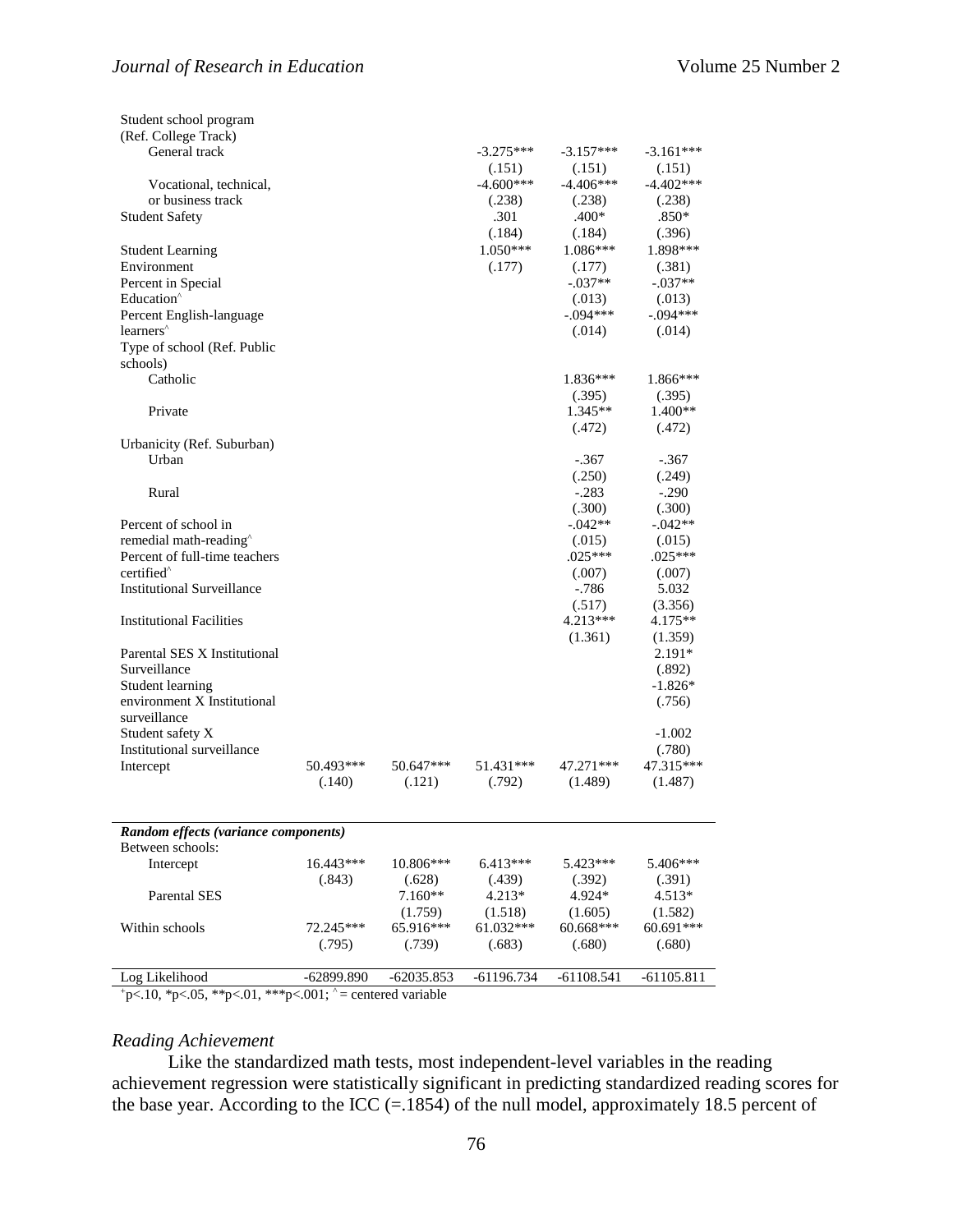the variance was associated with the school-level variables (see Table 5). The improvement in log likelihoods from Models 1 to 5 and the decrease in the variance of the residuals inform us that our full model improved the fit with the data.

Once again, students' reading scores benefited from higher parental SES. The randomized slope for parental SES was also statistically significant for reading scores, suggesting that the impact of parental SES on students' scores was affected by school level variables. Similar to the model predicting standardized math test scores, a point of increase in students' perceptions of school safety and of their learning environment showed an improvement to students' reading test scores by .850 points and 1.898 points, respectively.

At the school level, although institutional safety was not a statistically significant predictor in the model, worse institutional learning environment affected students' reading scores negatively. A point of increase in institutional learning environment correlated with an increase of 4.175 points in reading test scores. Finally, a significant cross-level interaction effect between parental SES and institutional surveillance suggested that parental SES becomes more important in determining higher school outcomes in schools with more surveillance. We found schools with more school surveillance modified the effect of parental SES on reading test scores by 2.191 points. Institutional surveillance, once again, had a negative impact on student-level school climate variables in the cross-level interaction effects. Greater institutional surveillance diminished the positive effect that improved student learning had on students' standardized reading test scores. Interestingly, our model did not find institutional surveillance to have any effect on students' perception of safety in the cross-level interaction.

### **Discussion and Conclusion**

Our findings confirmed the research about the prevalence of educational inequalities across American schools and point to the salience of student perception of school climate and the institutional learning environment in predicting academic achievement. Consistent with the findings of the NSCC, our student learning environment composite variable was a highly significant predictor of academic success in both reading and math test scores. As we found, the more students felt supported and encouraged to excel by their peers, teachers, and parents, the more likely they were to enjoy their school and succeed academically.

We also found that higher students' perceptions of safety were associated with higher standardized test scores. Advocates for increasing school safety have called for policy changes to reduce bullying in schools and fostering more supportive educational communities for students to thrive in (Farrington & Ttofi, 2010; Olweus, 1993). As our models showed, increased institutional surveillance did not achieve this goal. Rather, it reduced the positive academic impact of students' learning environment and perceptions of school safety. In this environment, students often felt imprisoned in their school by going through metal detectors daily or being subject to drug sniffing dogs, which did not instill a motivation to excel academically for the students (Tuzzolo & Hewitt, 2006/7). Moreover, the focus on criminalization within schools often resulted in the negative perception of minority students and their exclusion from the educational process (Hirschfield, 2008). Further, as Skiba et al. (2003) found, "As the statewide rate of school suspension increases, average achievement scores decline" (p. 17).

As we found, a school's institutional facilities were significantly predictive of math and reading score outcomes. These findings indicated the importance of school facilities in fostering a positive learning environment for its students (Schneider, 2002). Such effects pointed to a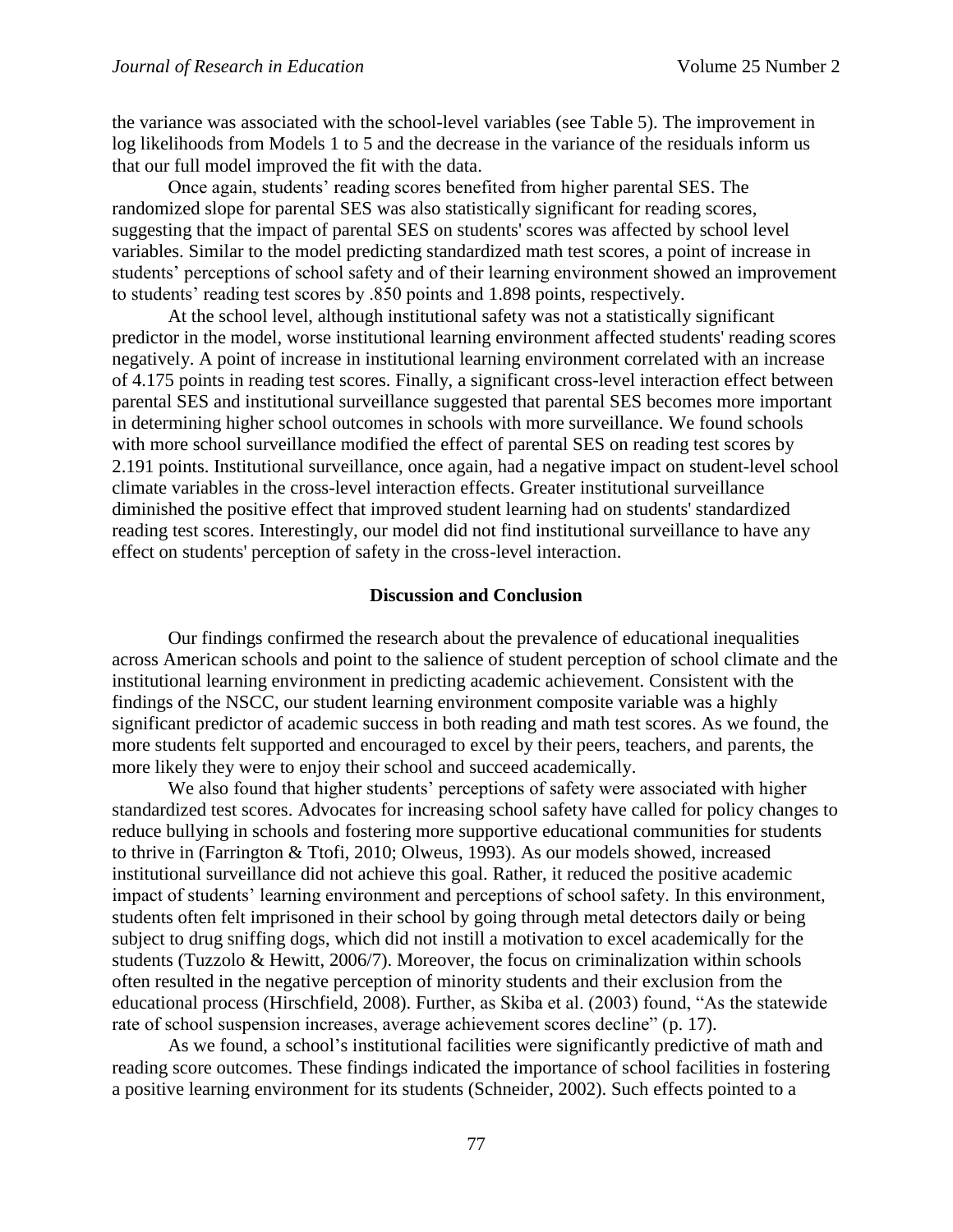larger educational issue: the achievement gap between rich and poor schools. Hedges, Laine, and Greenwald (1994) confirmed that the quality of educational facilities is directly related to a positive school climate and positive academic outcomes. Moreover, this pointed to the fact that the inequality of funding between rich and poor schools had a direct impact on student academic performance. Funding inequality can compound the individual-level inequalities that students may already face at home. As a result, while schools can help equalize some learning inequalities *within* schools (Downey et al., 2004), unmitigated inequalities *between* schools continue to contribute to the achievement gap.

The implications of our cross-level interactions are very telling. When we examined our interaction between institutional surveillance and student learning environment, we found that the more securitized a school was, the less helpful positive learning environment was on school outcomes. At the same time, increased institutional surveillance exacerbated the academic inequality caused by socioeconomic status. In other words, students with low socioeconomic status performed even worse in their academics in highly policed schools. Such a finding signaled the negative effects increasing surveillance had on students—not just in terms of its own effects, but the multiplicative effect it has in lessening the positive impact of positive student learning environments and increasing the negative impact of socioeconomic status on academic outcomes. As a result, schools should consider focusing more on instilling positive learning environments and less on employing increased surveillance and punitive disciplinary measures.

We acknowledge that our data from 2002 does not account for the drastic educational reforms in the last decade; therefore, we hope that new data sets surface to tackle the same type of multilevel analysis of school climate that the ELS:2002 provides; such data could help corroborate our findings and demonstrate the continued need for schools to focus on improving their school climate. As some school systems begin to implement restorative justice practices, new data sets can provide needed analysis of these practices' effects on school climate and student academic achievements (Gonzalez, 2012).

School climate is a critical factor in academic achievement. As we demonstrated, the sooner schools focus on creating these types of climates – that student perceive as safe, encouraging, challenging, and empowering – the better students will perform in school. Thus, additional research is needed to corroborate the important relationship between early interventions in fostering positive school climate for students. Such research will provide educational policy makers data focusing on building a positive school climate to foster academic success.

#### **References**

Allison, P. D. (2002). *Missing data: Quantitative applications in the social sciences*. Thousand Oaks, CA: Sage Publications.

American Psychological Association Zero Tolerance Task Force (2008). Are zero tolerance policies effective in the schools: An evidentiary review and recommendations. *American Psychologist, 63*(9), 852-862.

Author (forthcoming). Blinded for review.

Barile, J., Donohue, D., Anthony, E., Baker, A., Weaver, S., & Henrich, C. (2012). Teacherstudent relationship climate and school outcomes: Implications for educational policy initiatives. *Journal of Youth & Adolescence, 41*(3), 256-267.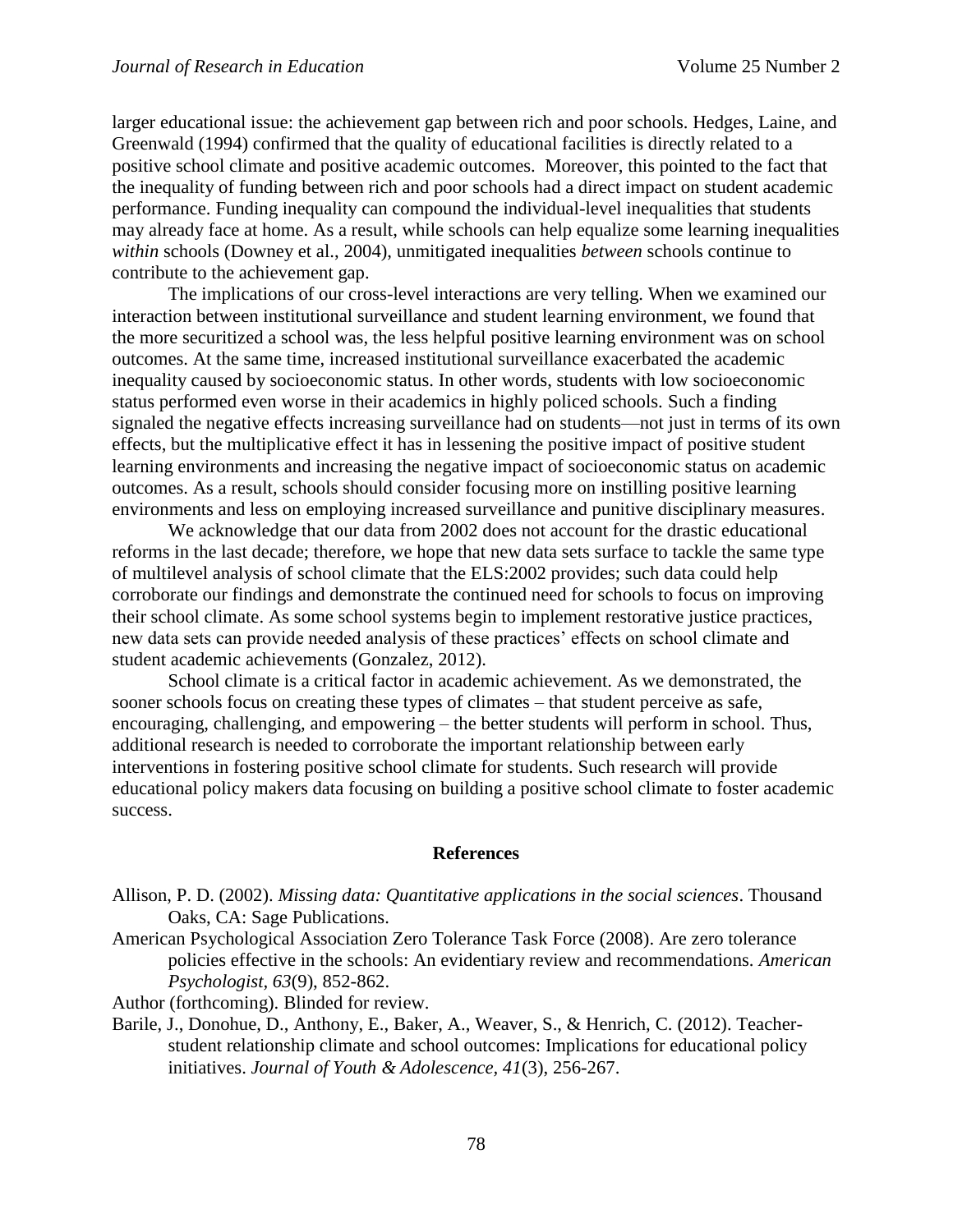- Battistich, V., Solomon, D., Kim, D., Watson, M., & Schaps, E. (1995). Schools as communities, poverty levels of student populations, and students' attitudes, motives, and performance: A multilevel analysis. *American Educational Research Journal, 32*(3), 627-658.
- Bellmore, A., Nishina, A., You, J., & Ma, T. (2012). School context protective factors against peer ethnic discrimination across the high school years. *American Journal of Community Psychology, 49*(1-2): 98-111.
- Bryk, A. S., Sebring, P. B., Allensworth, E., Luppescu, S., & Easton, J. Q. (2010). *Organizing schools for improvement: Lessons from Chicago*. Chicago: University of Chicago.
- Center for Social and Emotional Education (2010). School climate research summary—January 2012. *School Climate Brief, 1*(1).
- Cohen, J., McCabe, E., Michelli, N., & Pickeral, T. (2009). School climate: Research, policy, practice, and teacher education. *Teachers College Record, 111*(1), 180–213.
- Coleman, J., Campbell, E., Hobson, C., McPartland, J., Mood, A., Weinfeld, F., & York, R. (1966). *Equality of educational opportunity.* Washington D.C.: U.S. Government Printing Office.
- Collie, R. J., Shapka, J. D., & Perry, N. E. (2011). Predicting teacher commitment: The impact of school climate and social-emotional learning. *Psychology in the Schools, 48*(10), 1034- 1048.
- Davis, J. R., & Warner, N. (2015). Schools Matter: The Positive Relationship between NYC High Schools' Learning Environments and Student Academic Progress. Urban Education, 1-22. DOI: 10.1177/0042085915613544.
- Devine, J. (1996). *Maximum security: The culture of violence in inner-city schools*. Chicago, IL: The University of Chicago Press.
- Education Longitudinal Study of 2002 (ELS:2002)(2002). National Center for Education Statistics, Washington, DC. Retrieved from<http://nces.ed.gov/surveys/els2002/>
- Fabelo, T., Thompson, M., Plotkin, M., Carmichael, D., Marchbanks III, M. P., & Booth, E. A. (2011). *Breaking schools' rules: A statewide study of how school discipline relates to students' success and juvenile justice involvement.* New York, NY: Council of Governments Justice Center. Retrieved from [http://knowledgecenter.csg.org/kc/system/files/Breaking\\_School\\_Rules.pdf.](http://knowledgecenter.csg.org/kc/system/files/Breaking_School_Rules.pdf)
- Fan, W., Williams, C. M. & Corkin, D. M. (2011). A multilevel analysis of student perceptions of school climate: The effect of social and academic risk factors. *Psychology in the Schools, 48*(6), 632–647.
- Farrington, D. L., & Ttofi, M. M. (Eds.) (2008). *School-based programs to reduce bullying and victimization.* Submitted to the U.S. Department of Justice for publication. Retrieved from [http://www.ncjrs.gov/pdffiles1/nij/grants/229377.pdf.](http://www.ncjrs.gov/pdffiles1/nij/grants/229377.pdf)
- Ghaith, G. (2003). The relationship between forms of instruction, achievement and perceptions of classroom climate. *Educational Research, 45*(1), 83-93.
- Gonzalez, T. (2012). Keeping kids in schools: Restorative justice, punitive discipline, and the school to prison pipeline. *Journal of Law and Education, 41*(1), 281-335.
- Gottfredson, G. D., Gottfredson, D. C., Payne, A. A., & Gottfredson, N. C. (2005). School climate predictors of school disorder: Results from a national study of delinquency prevention in schools. *Journal of Research in Crime and Delinquency, 42*(4), 412-444.
- Hedges, L.V., Laine, R. D., & Greenwald, R. (1994). An exchange: Part I: Does money matter? A meta-analysis of studies of the effects of differential school inputs on student outcomes. *Educational Researcher, 23*(3), 5-14.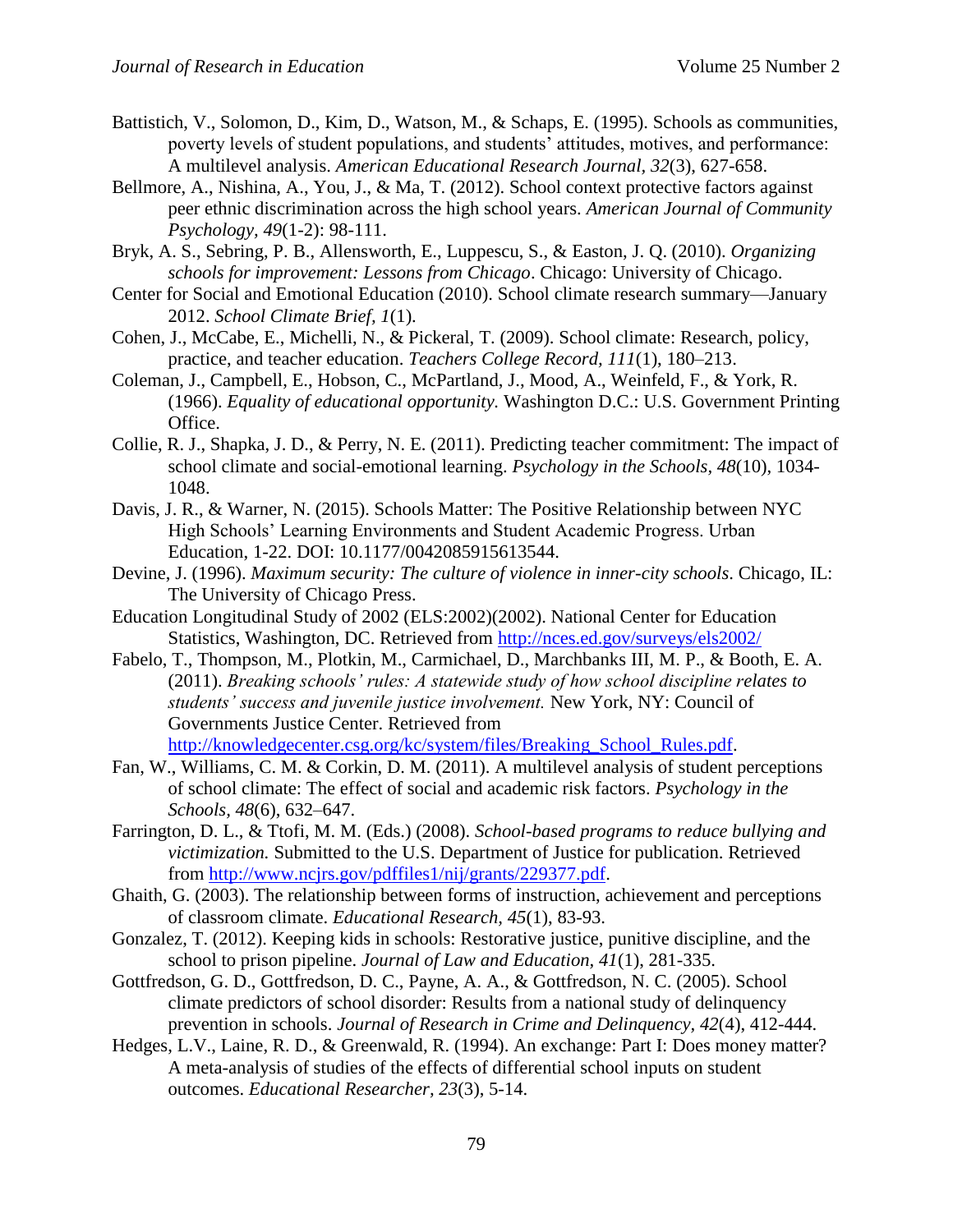- Hirschfield, P. J. (2008). Preparing for prison? The criminalization of school discipline in the USA. *Theoretical Criminology, 12*(1), 79-101.
- Hoffman, S. (2014). Zero benefit: Estimating the effect of zero tolerance discipline policies on racial disparities in school discipline. *Educational Policy, 28*(1), 69-95.
- Hursh, D. (2007). Assessing No Child Left Behind and the rise of neoliberal education policies. *American Education Research Journal*, *44*(3), 493-518.
- Jain, S., Cohen, A. K., Huang, K., Hanson, T. L., & Austin, G. (2015). Inequalities in school climate in California. *Journal of Educational Administration, 53*(2), 237-261.
- Kim, H.Y., Schwartz, K., Cappella, E., & Seidman, E. (2014). Navigating middle grades: Role of social contexts in middle grade school climate. *American Journal of Community Psychology, 54*(1-2), 28-45.
- Kupchik, A. (2010). *Homeroom security: School discipline in an age of fear.* New York, NY: New York University Press.
- Kuperminc, G. P., Leadbeater, B. J., & Blatt, S. J. (2001). School social climate and individual differences in vulnerability to psychopathology among middle school students. *Journal of School Psychology, 39*(2), 141-159.
- Lareau, A. (2003). *Unequal childhoods.* Berkeley, CA: University of California Press.
- Leff, S. S., Power, T. J., & Costigan, T. E. (2003). Assessing the climate of the playground and lunchroom: Implications for bullying prevention programming. *School Psychology Review, 32*(3), 418-430.
- Legewie, J., & Diprete, T.A. (2012). School context and the gender gap in educational achievement. *American Sociological Review, 77*(3), 463-485.
- Little, R., & Rubin, D. (2002). *Statistical analysis with missing values*. Hoboken, NJ: Wiley.
- Luke, D. A. (2004). *Multilevel modeling*. Thousand Oaks, CA: Sage Publications.
- MacNeil, A. J., Prater, D. L., & Busch, S. (2009). The effects of school culture and climate on student achievement. *International Journal of Leadership in Education*, *12*, 17-34.
- Marchant, G. J., Paulson, S. E., & Rothlisberg, B. A. (2001). Relations of middle school students' perceptions of family and school contexts with academic achievement. *Psychology in the Schools, 38*(6), 505-519.
- McCoy, D. C., Roy, A. L., & Sirkman, G. M. (2013). Neighborhood crime and school climate as predictors of elementary school academic quality: A cross-lagged panel analysis. *American Journal of Community Psychology, 52*: 128-140.
- Olweus, D. (1993) *Bullying at school: What we know and what we can do*. Cambridge, MA: Blackwell Publishers, Inc.
- Perry, A. (1908). *The management of a city school.* New York, NY: Macmillan.
- Peterson, R. L., & Skiba, R. (2001). Creating school climates that prevent school violence. *The Social Studies, 92*(4), 167-175.
- Raudenbush, S. W., & Bryk, A. S. (2002) *Hierarchical linear models: Applications and data*  analysis methods (2<sup>nd</sup> ed.). Thousand Oaks, CA: Sage Publications.
- Rich, Y., & Schachter, E. P. (2012). High school identity climate and student identity development. *Contemporary Educational Psychology, 37*(3), 218-228.
- Ripski, M. B., & Gregory, A. (2009). Unfair, unsafe, and unwelcome: Do high school students' perceptions of unfairness, hostility, and victimization in school predict engagement and achievement? *Journal of School Violence, 8*, 355-375.
- Schneider, M. (2002). Do school facilities affect academic outcomes? *Report from the National Clearinghouse for Educational Facilities, Washington D.C.*, *Nov. 2002*.